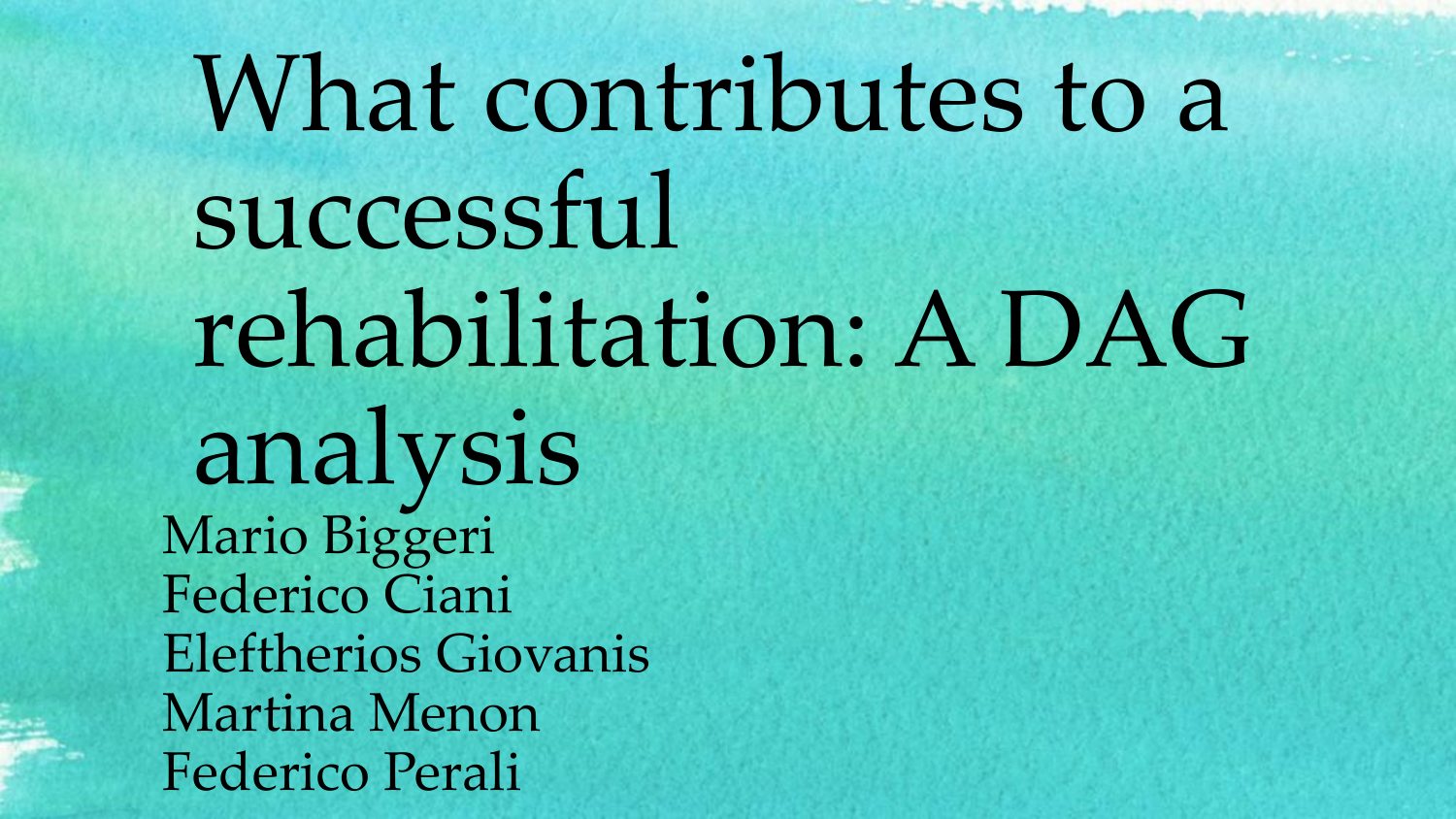#### Title and Content Layout with List

hler transported the component of the state of the state

**MENSON** 

- Purpose
- Motivation
- Previous Research
- Methodology
- Empirical Results
- Conclusions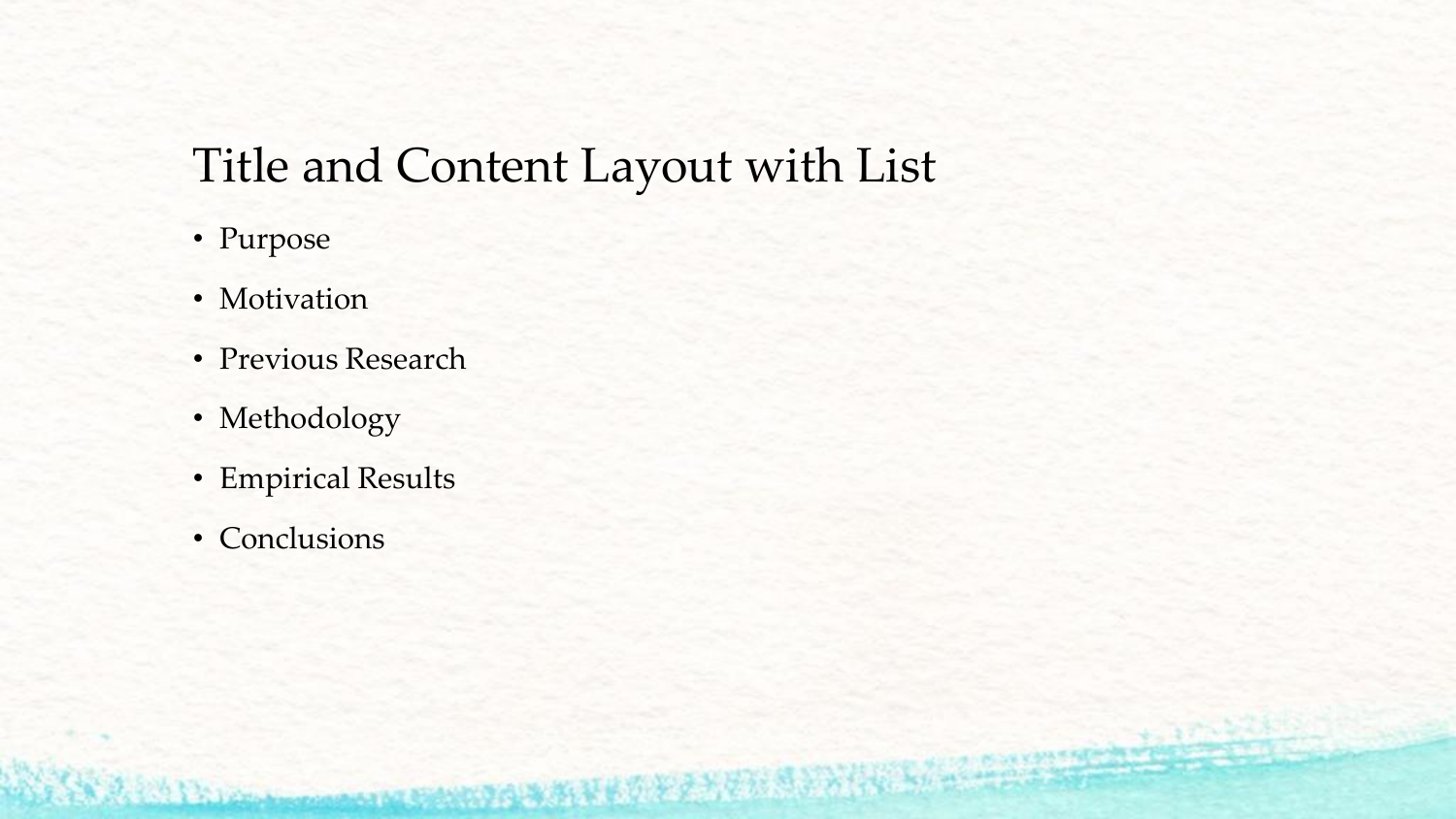#### Purpose

- The aim of the study is to explore the factors that contribute to the rehabilitation of patients with acquired brain injury (ABI).
- Which factors are important to health recovery;
- o Demographic (gender and age)
- o Socio-economic (income, education and employment status)
- o Social support (family, siblings, social care)

**No has a considered by a special considerable of the constant of the constant of the constant of the constant of the constant of the constant of the constant of the constant of the constant of the constant of the constant** 

o Family environment (support, togetherness and quality of relationships)

**3555 COLUMN**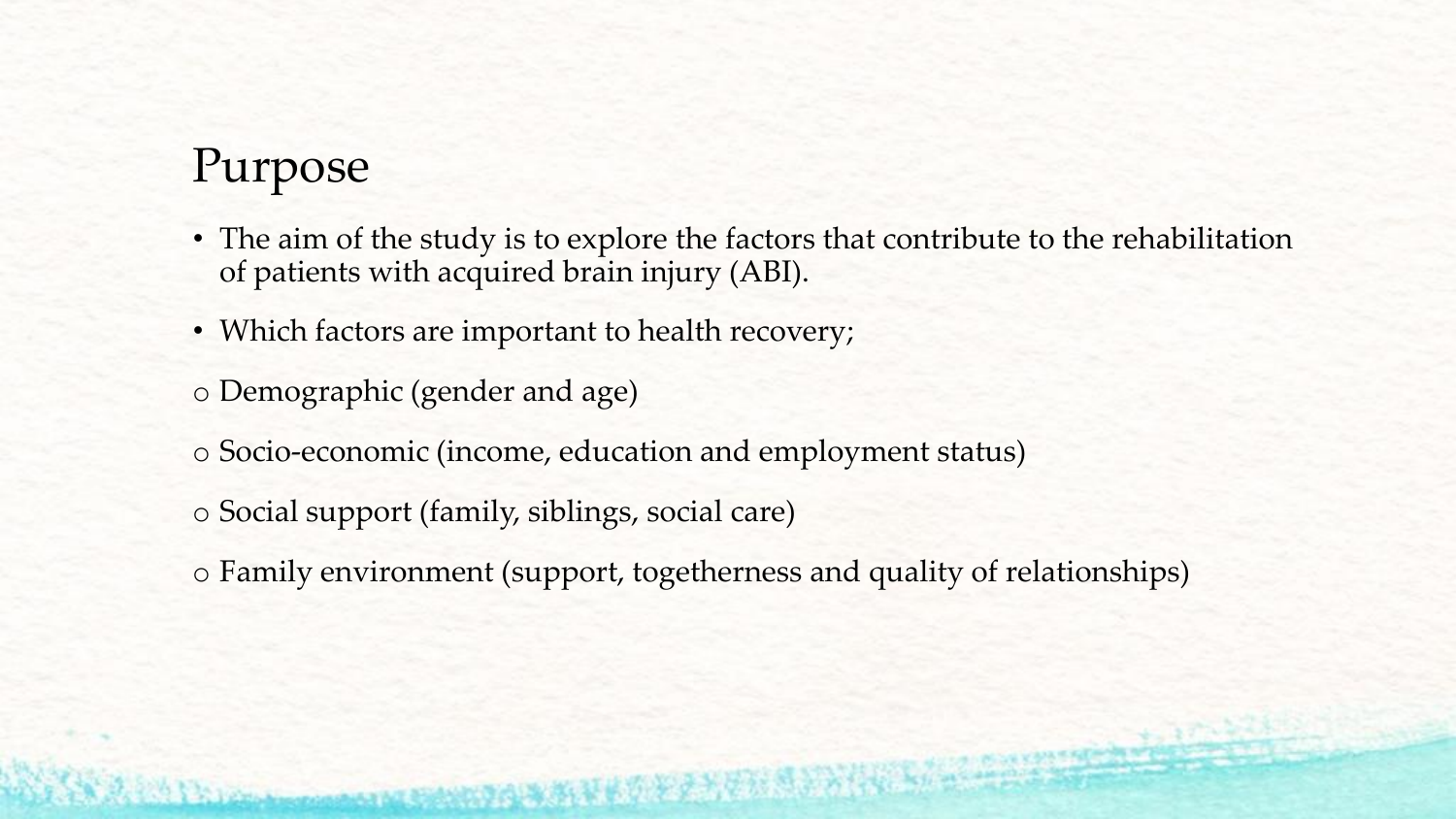#### Motivation

- Application of Bayesian Networks and Directed Acyclic Graphs (DAGs)
- Causal inference has a central role in public health
- The determination that an association is causal indicates the possibility for intervention and thus for policy making
- Causation can have profound public health consequences;
- o Giving the signal to reduce or avoid hazardous events and increasing exposure to the beneficial ones
- o Practitioners decide on interventions on the basis of consequences produced by presumed causal relationships
- o Causal inference is embedded in regulatory processes and medical practises

I Charles and the Secret Control of the Secret Control of the Secret Control of the Secret Control of the Secret Control of the Secret Control of the Secret Control of the Secret Control of the Secret Control of the Secret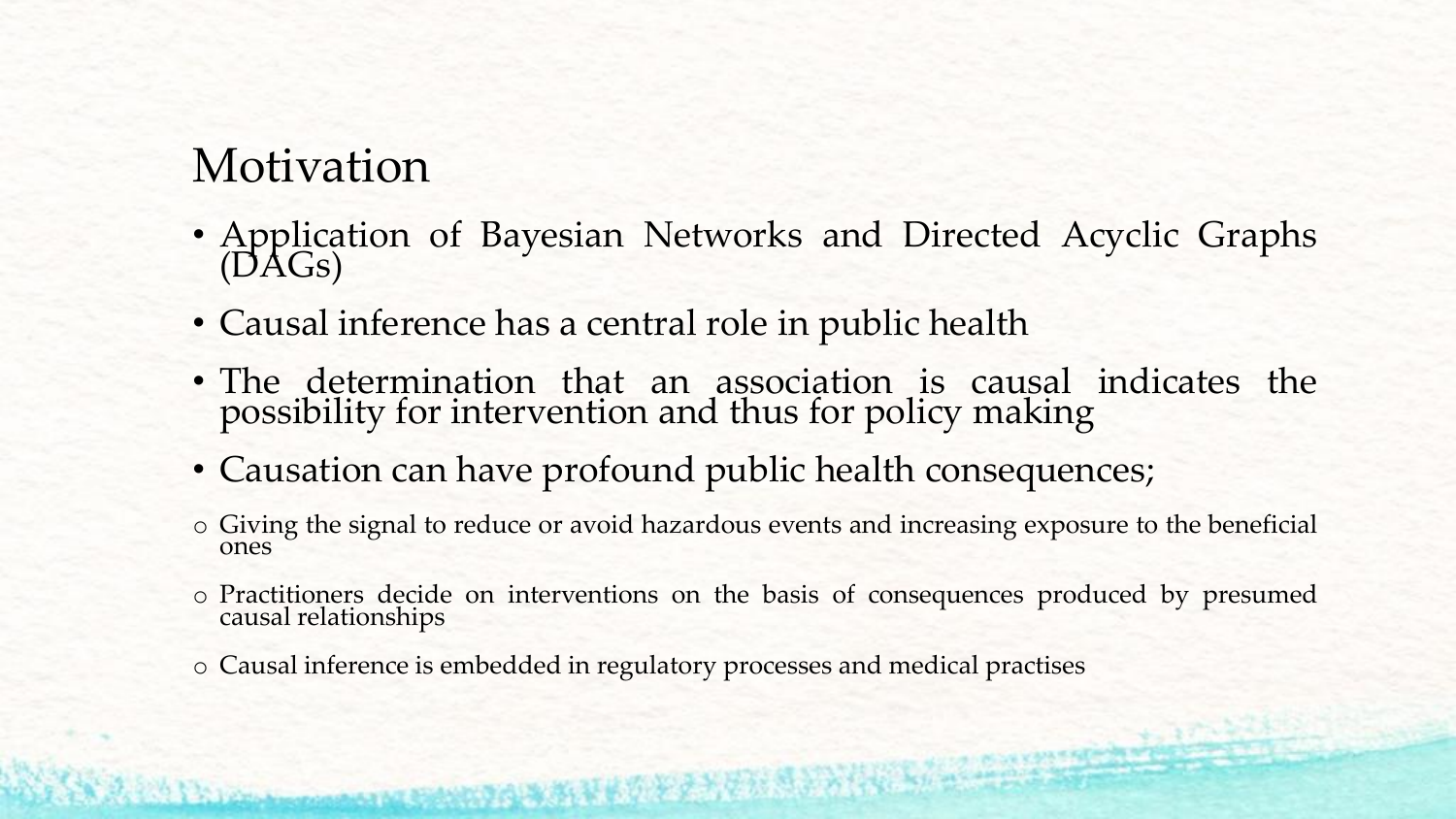#### Previous Research

• Various studies explored the determinants of health outcomes.

Factors explored:

Body Mass Index (BMI) has negative effects

□ Income

**□** Education

**O**Age

Employment status

Lifestyle (e.g. smoking, alcohol consumption)

1000 methods and station of the AM & O & O A

• This study explores additional factors related to social support and family environment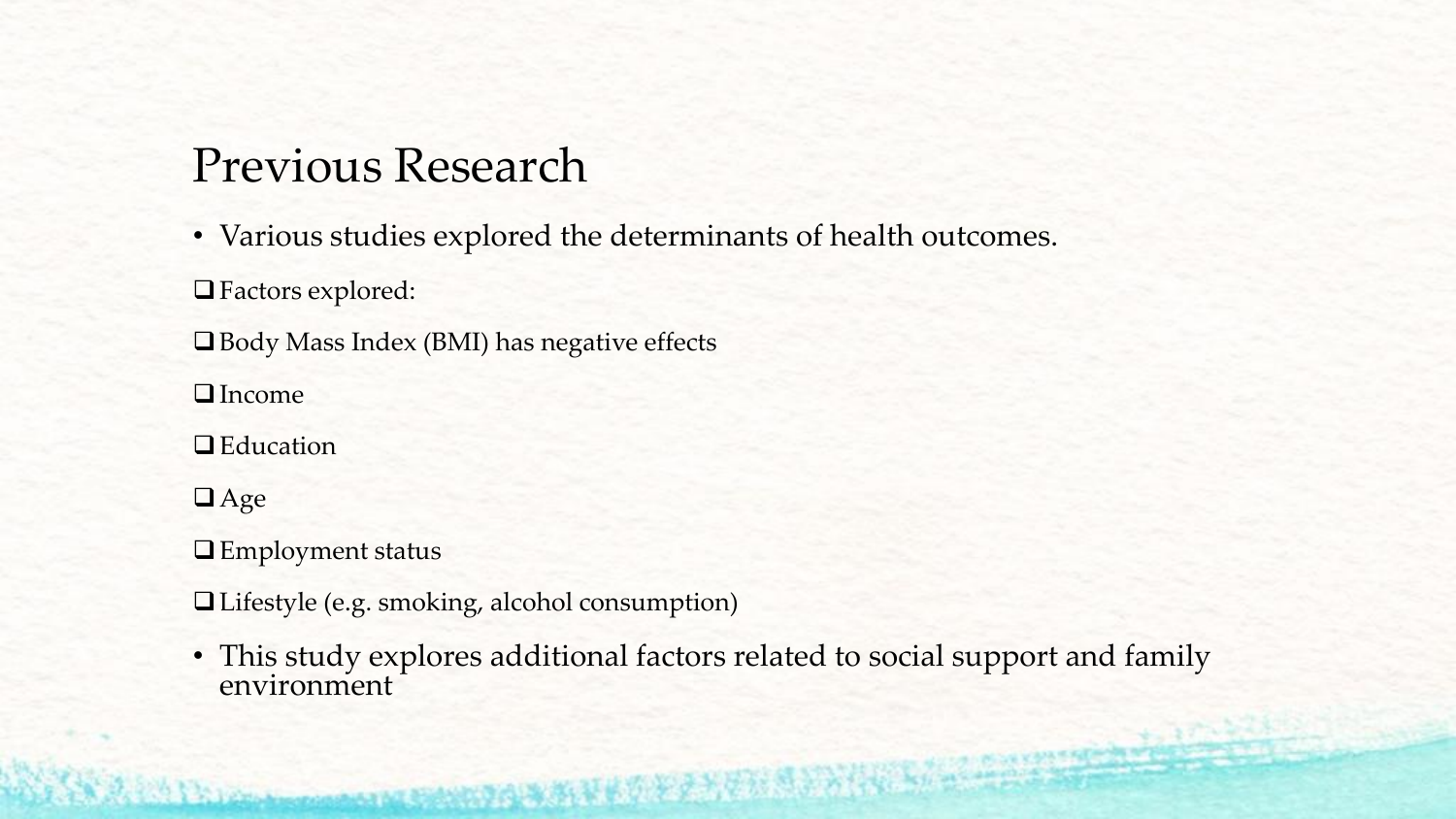#### Basics of Bayesian Networks (BNs)

- A Bayesian network is a graphical model for probabilistic relationships among a set of variables
- The graphical-models approach to causal inference was mainly applied in computer science and developed by:

**BOOK STATES CONTROL** 

- Spirtes, Glymour, Scheines (2000), Causation, Prediction, and Search, 2nd edition.
- Pearl (2000), Causality: Models, Reasoning, and Inference.

high produce a company of the state of the state of the state of the state of the state of the state of the state of the state of the state of the state of the state of the state of the state of the state of the state of t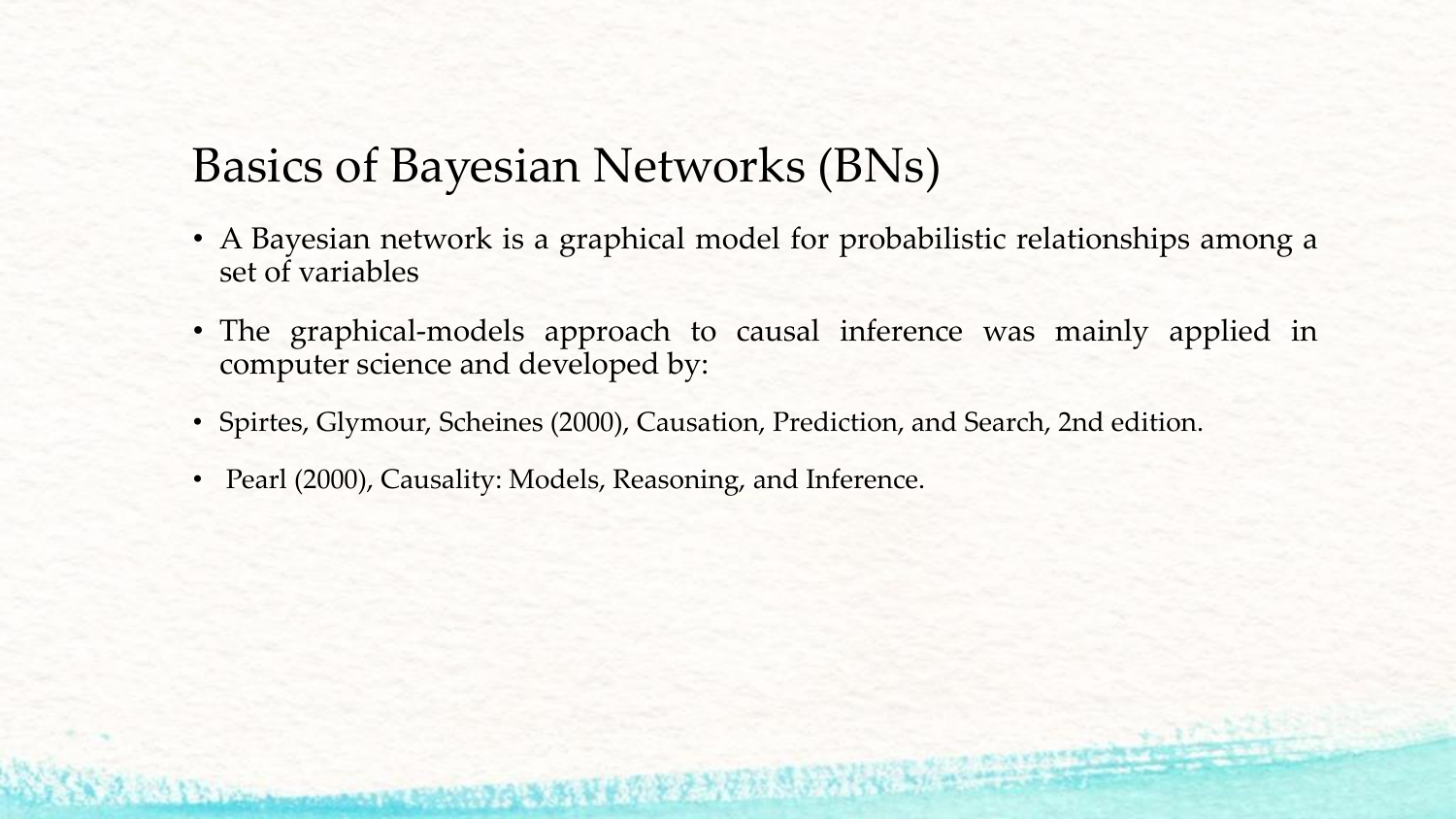#### Basics of Bayesian Networks (BNs)

• Overall

BNs are graphical models, capable of displaying relationships clearly and intuitively, which would otherwise be impossible or very difficult to do with the single equation econometric modelling.

**PERMIT AND ADDRESS** 

- They are directional, thus being capable of representing cause-effect relationships.
- They can handle uncertainty, based on probability relationships.

**I City homegage and budgetted report of the state** 

They can be used to represent indirect causation in addition to direct.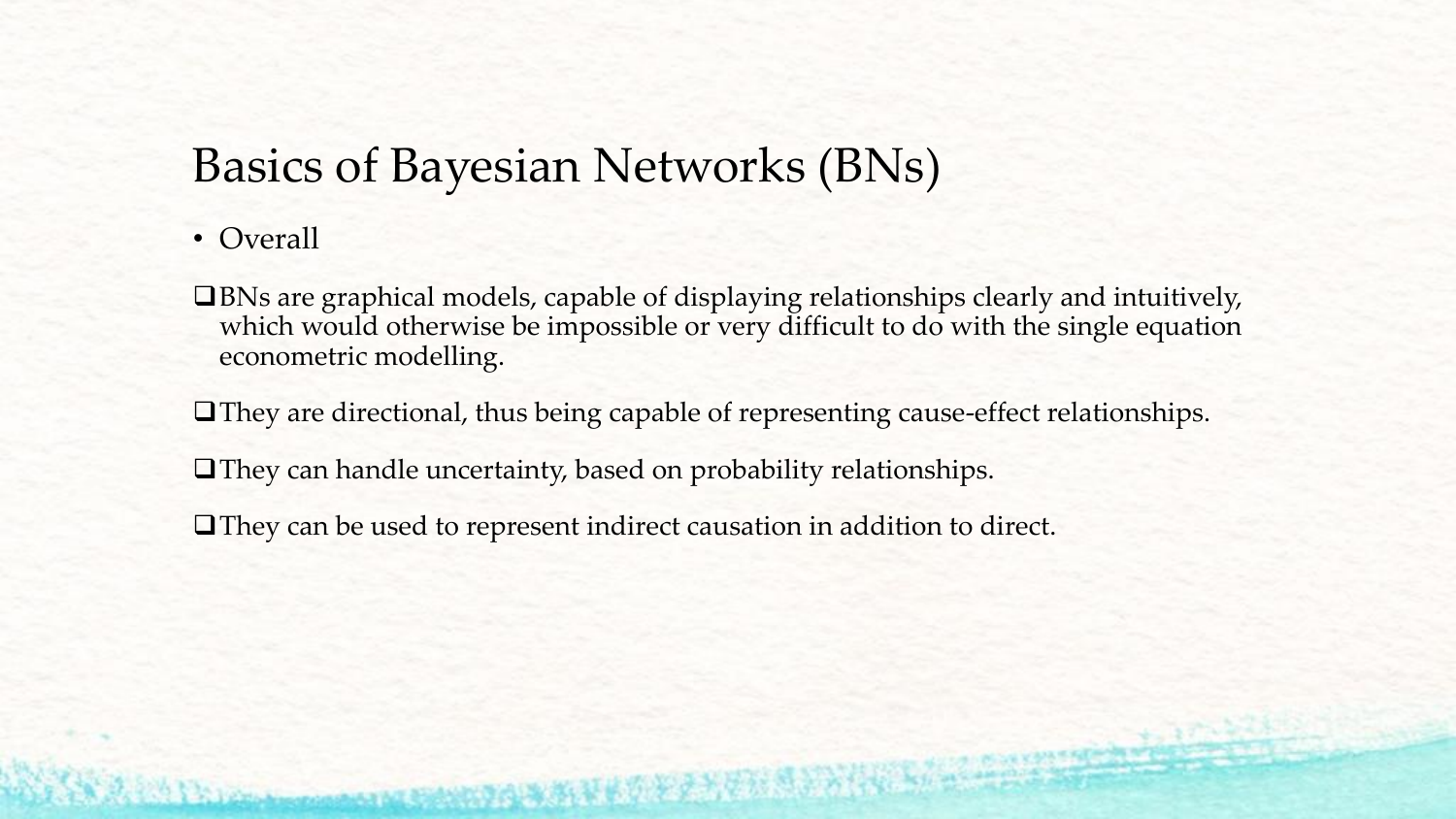#### Basics of Bayesian Networks (BNs)

• DAGs are visual representations of causal assumptions

**City breakday and a back the resident of the state** 

• Their two main uses are the determination of the identifiability of causal effects from observed data and the derivation of testable implications of a causal model.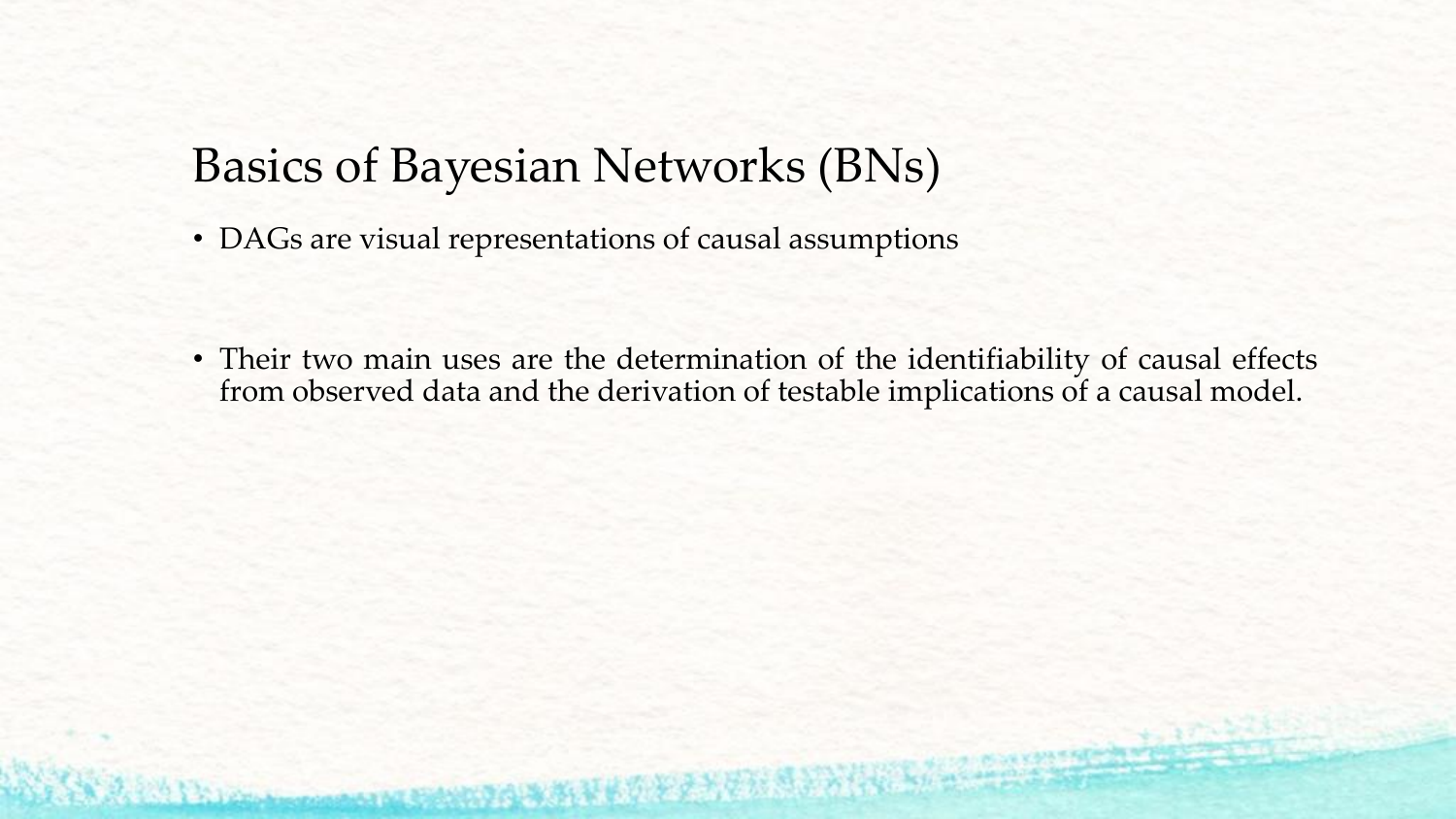#### Data

• The data have been collected from surveys taken place in the main hospitals in the provinces of Verona and Florence in Italy.

• The individual questionnaire was administered to the person with ABI when it was possible and only individuals who were above 18 years old were included in the sample.

• Two main health outcomes are examined; the EQ-VAS and the EQ-5D

**BOOK AND A REPORT OF A REAL PROPERTY.**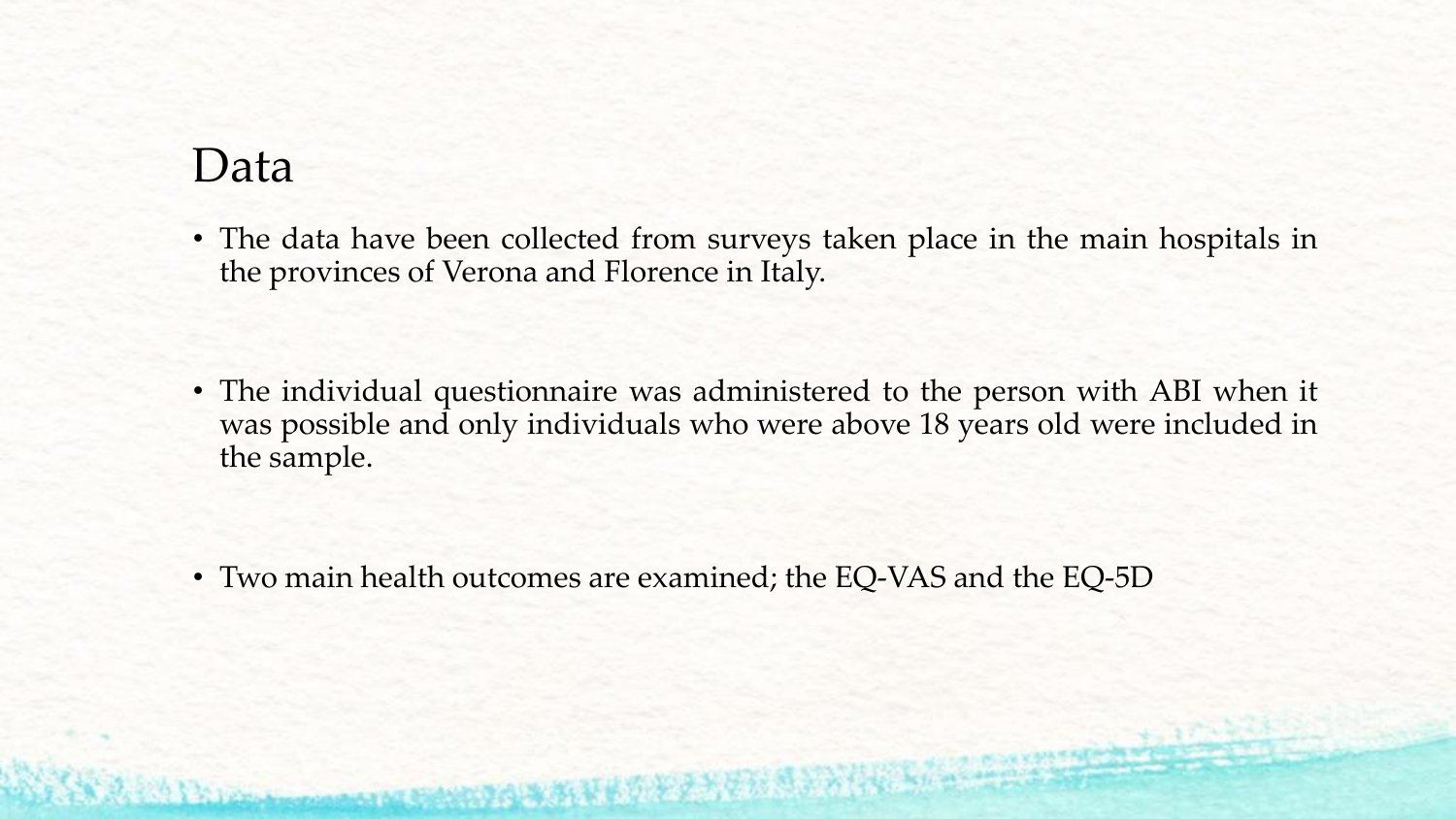## Health Before Injury

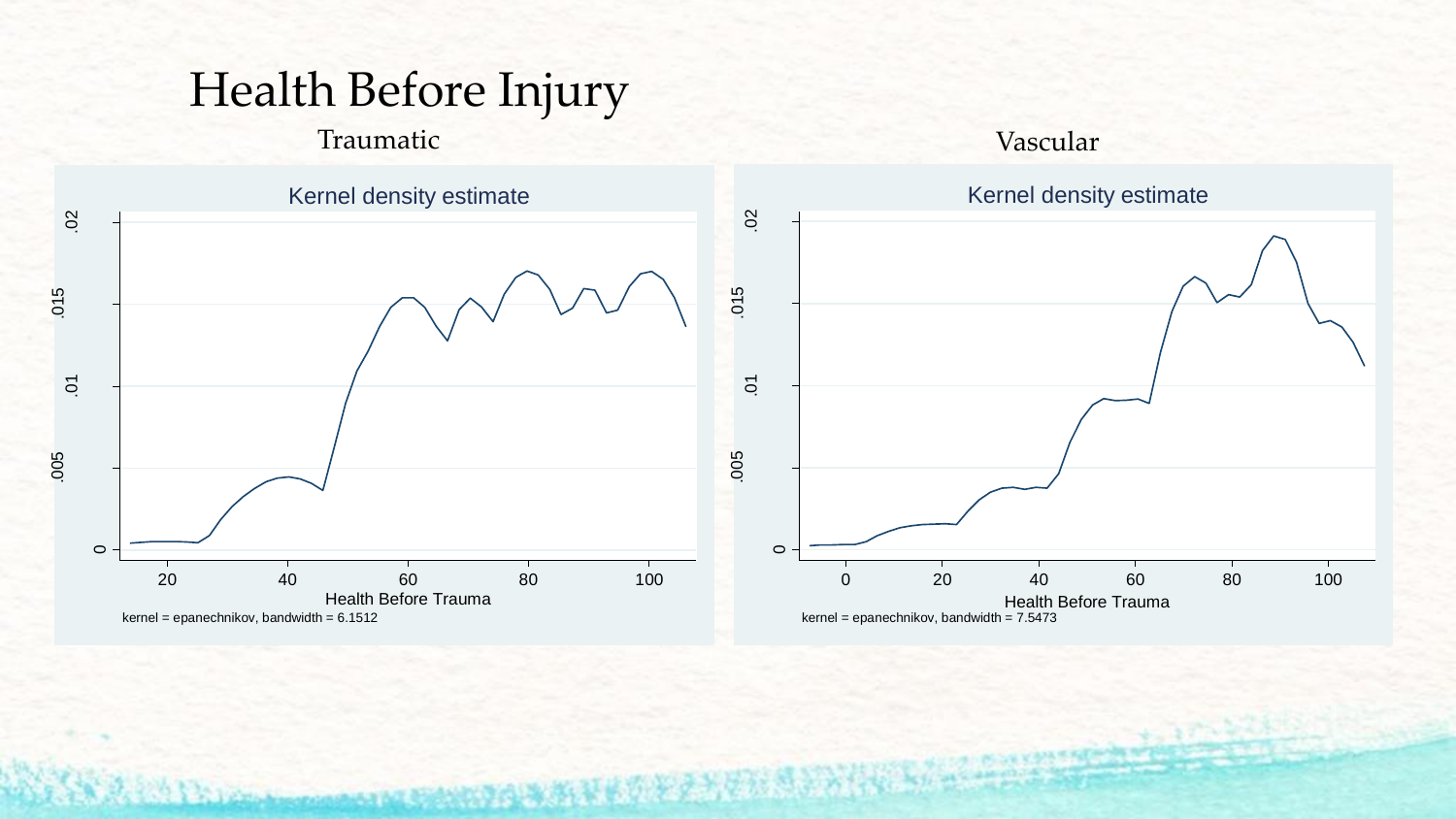## Health After Injury

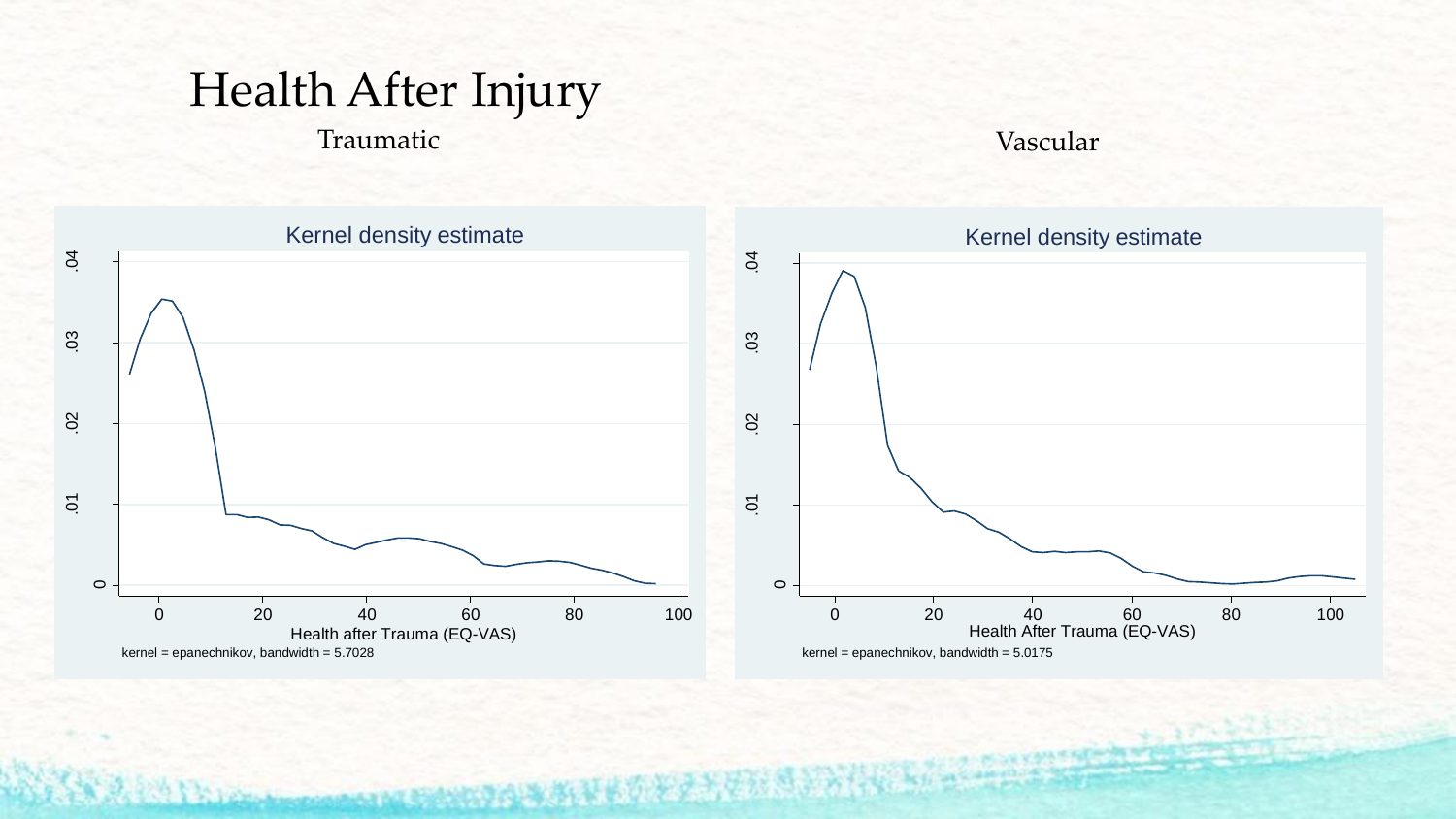#### Health at the Time of Interview

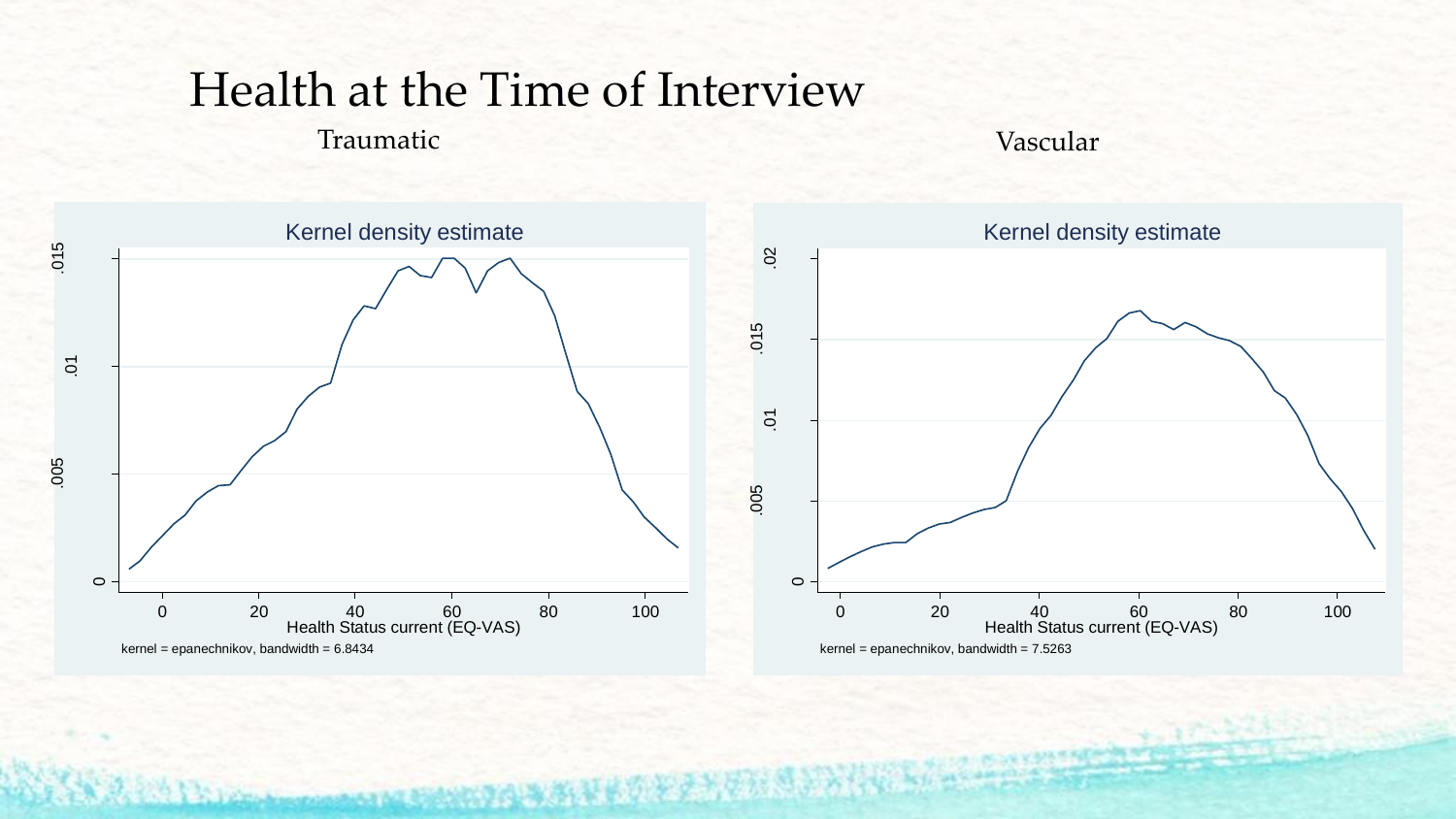#### Transition from health before trauma to health after trauma

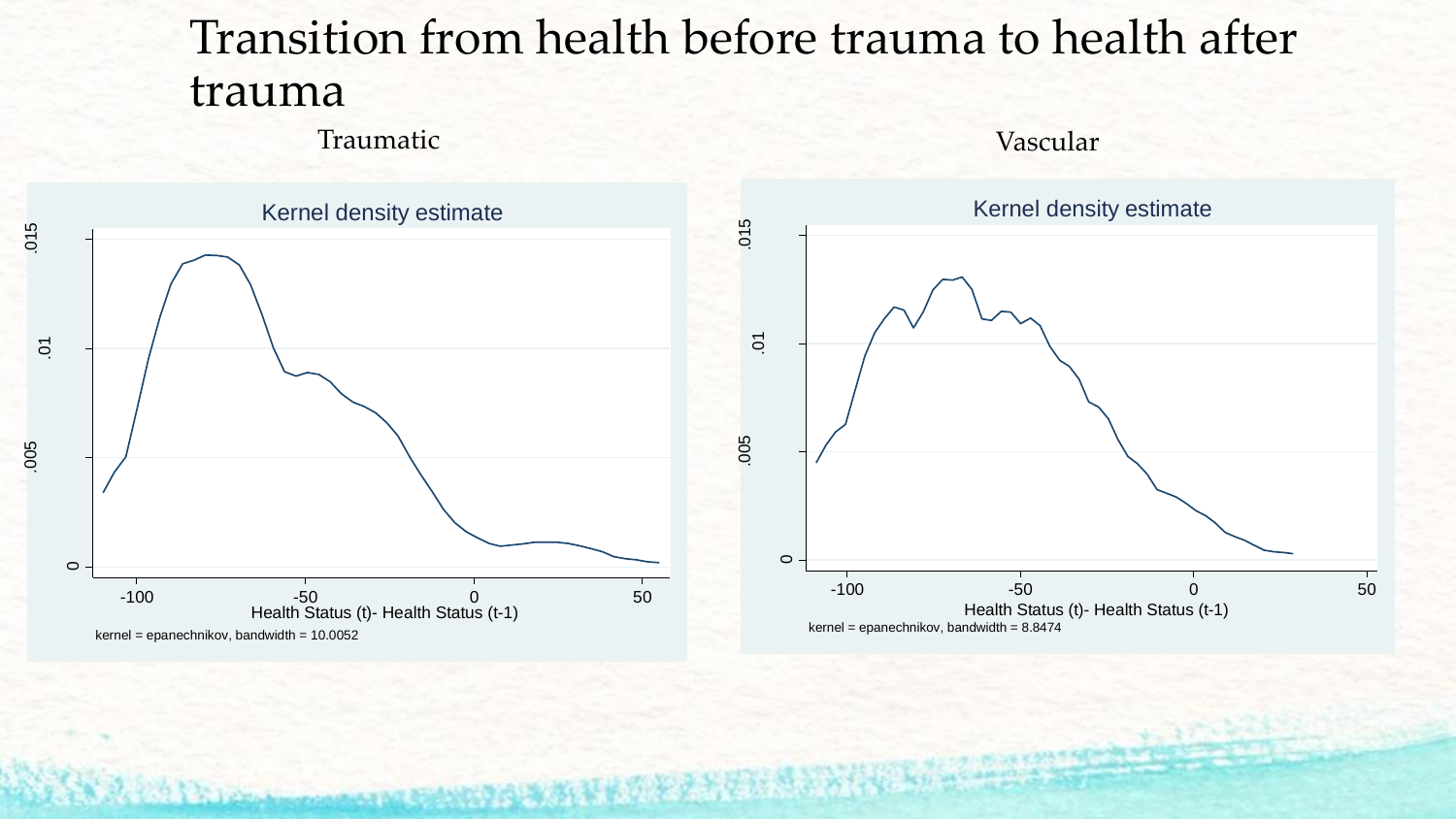#### Transition from health after trauma to current health

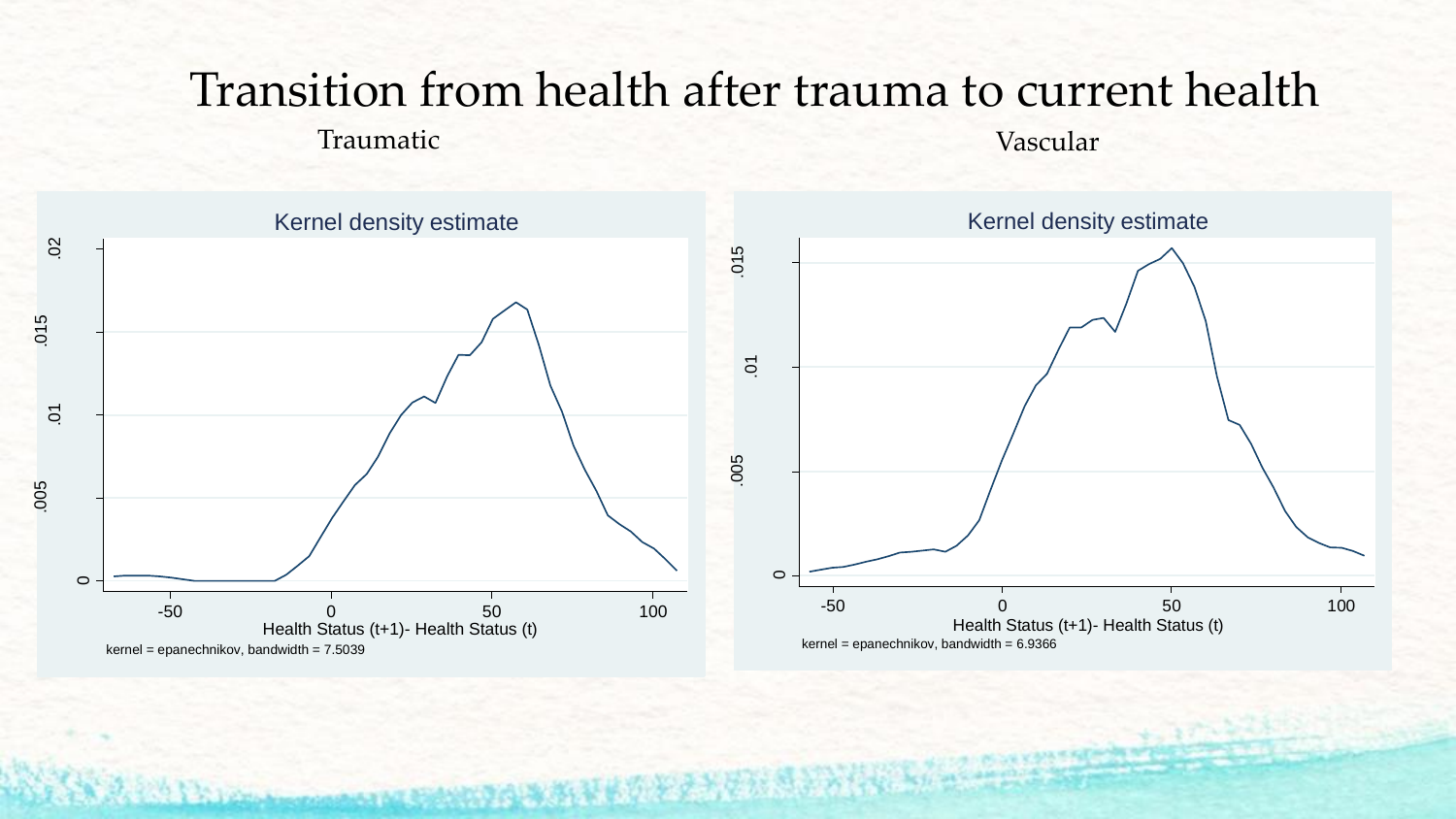## **Utility**

- Utility function
- $\bullet$  U=U(X,Q,L;Z)
- *U* depends on the quality of health outcomes
- *X* the consumption of food expenditures

him the the comment of the comment of the state of the state of the state of the state of the state of the state of

- *Q* quality of health outcomes
- *L* denotes the leisure
- *Ζ* includes observable individual and household characteristics (e.g. gender, age, employment status)
- The utility is conditioning on the health status after the trauma  $H_e$  and the health stock or the health status before the trauma/injury defined as  $H_{0}.$

**BELLEVILLE AND RESERVE**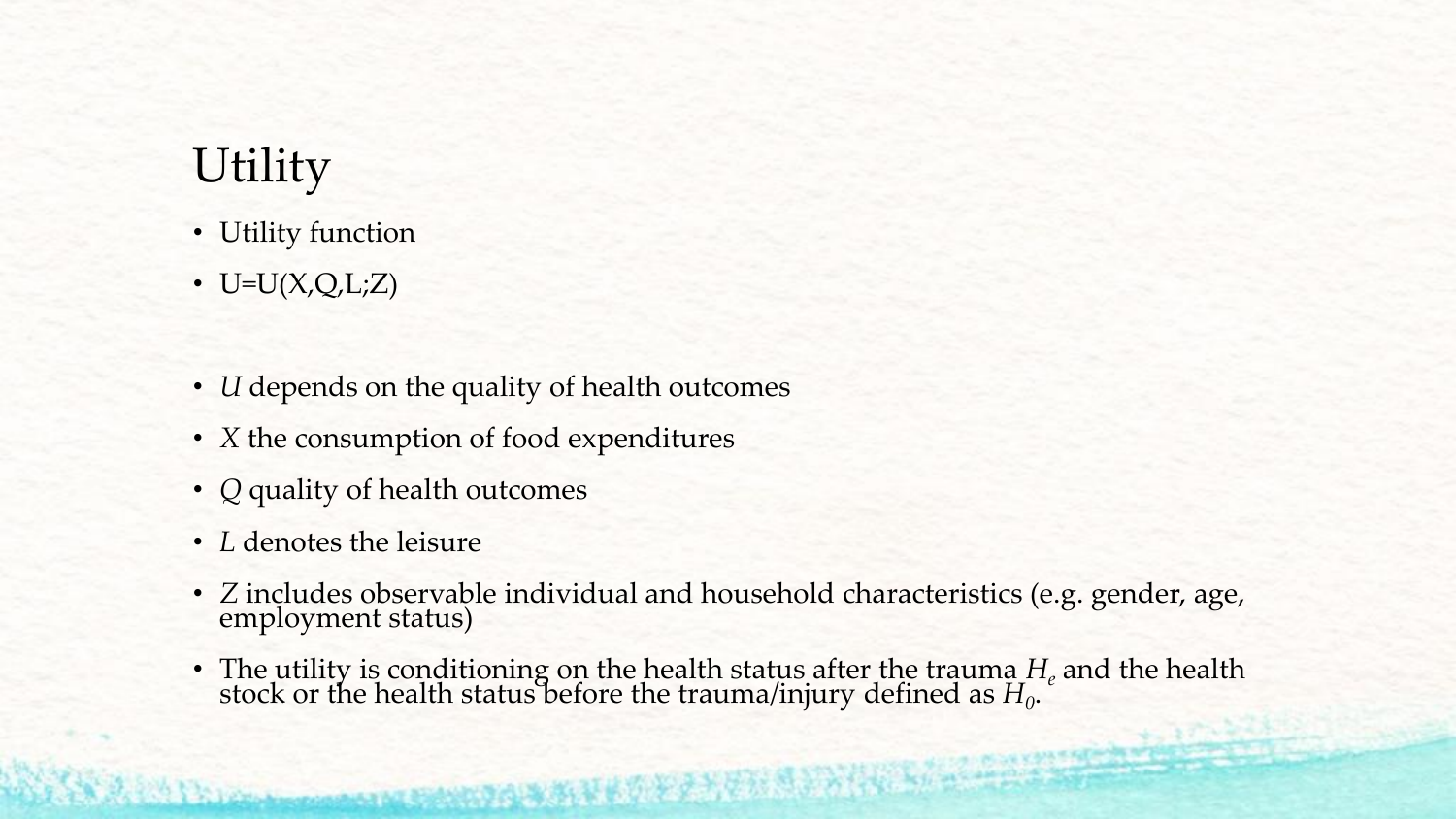#### Health Production Function

- Then it is assumed the household's human capital production function for health status to be:
- H=f( A, H<sub>0</sub>, FE, S; Z,  $\delta$  )
- *A* is the quality of leisure before and after the injury
- $H_0$  is the health status before the injury
- FE refers to the family environment (quality of family relations, the degree of family support, and the family togetherness)
- *S* denotes the support, such as receiving help from family, spouse, family members and social services
- *δ* denotes unobservable heterogeneity

I Chairman and Market Care and the County of the Care and the County of the County of the County of the County of the County of the County of the County of the County of the County of the County of the County of the County

• *A, H0*, *FE* and *S* are positive "goods", where a marginal increase in any one of them indirectly increase the household utility through the improvement on health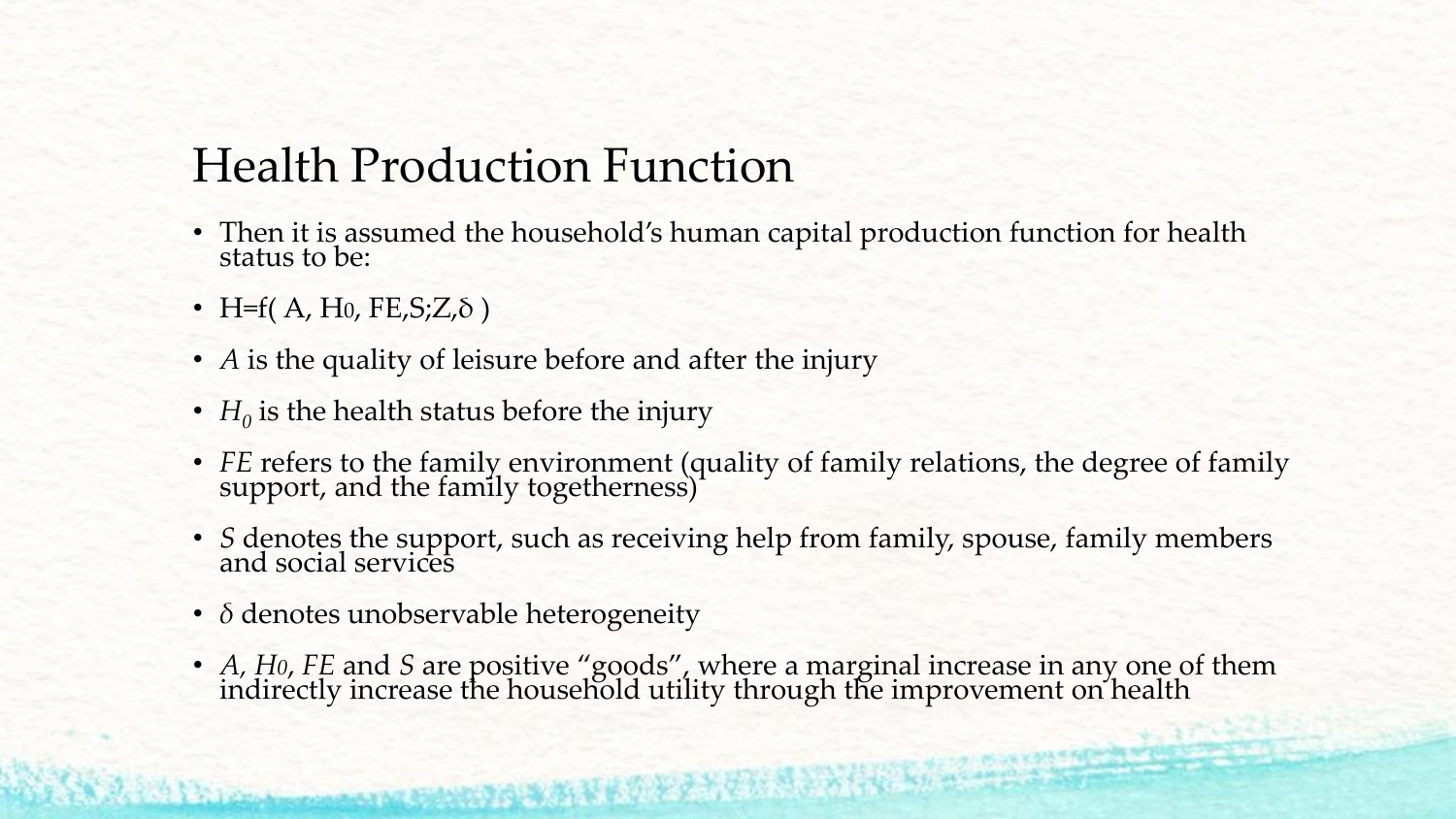#### The basic schematic of the health rehabilitation process

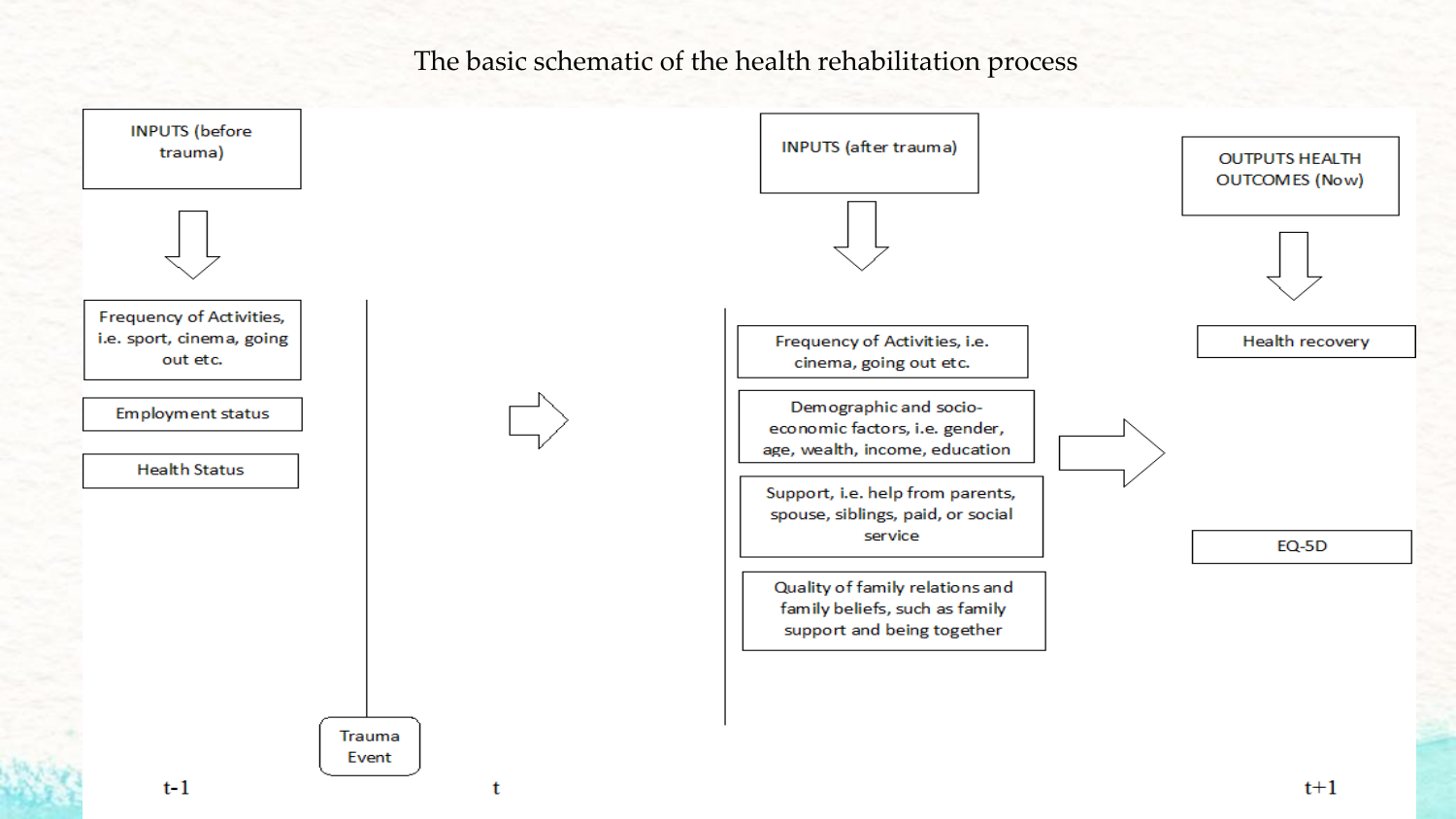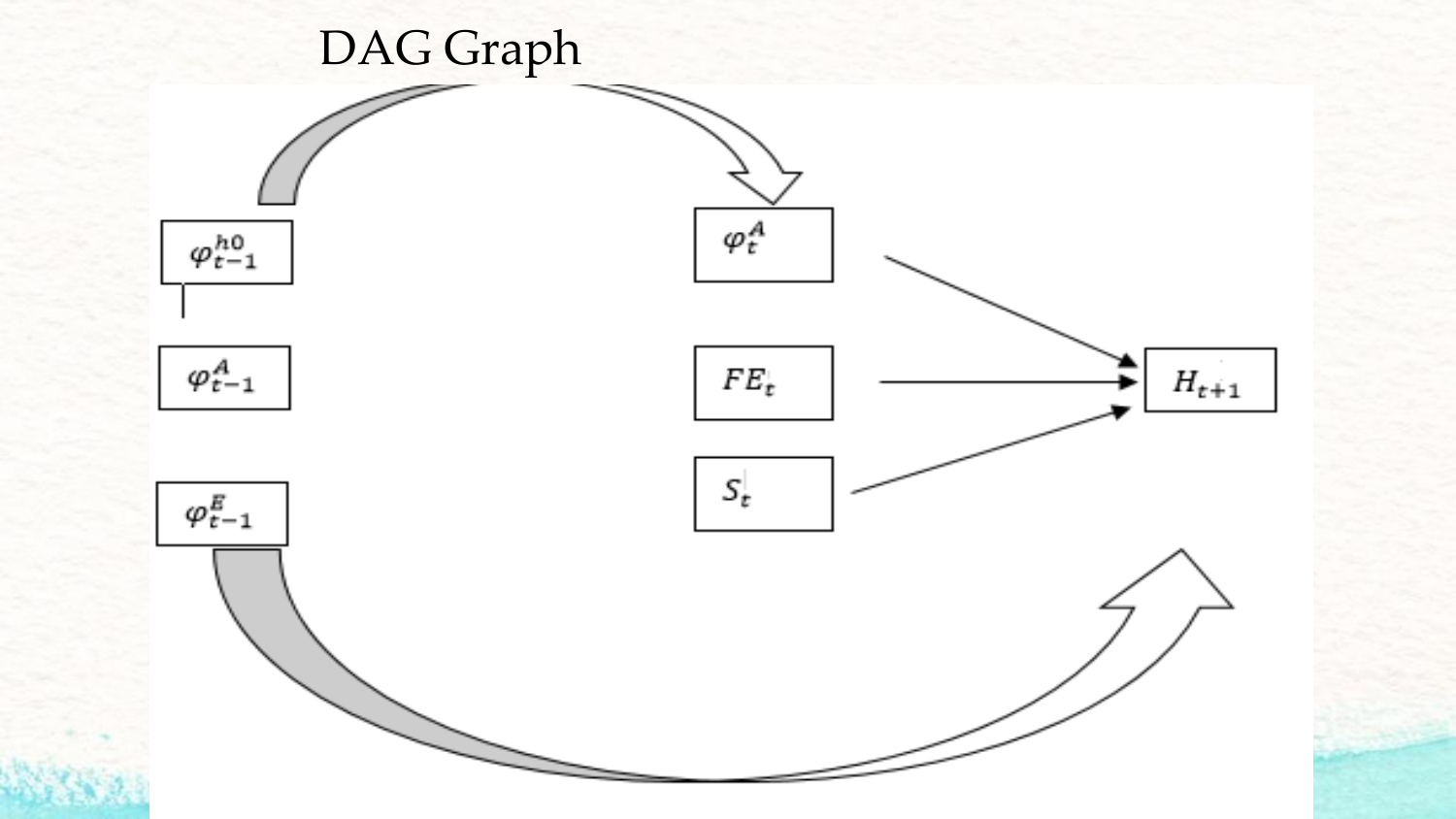$$
\pmb{\phi}^{h0}_{t-1},\,\pmb{\phi}^{A}_{t-1},\,\pmb{\phi}^{E}_{t-1}
$$

Denote respectively the health status, the quality of leisure and employment status in period *t-1* before the trauma

$$
\phi_t^A
$$
,  $FE_t$ ,  $S_t$ 

Are respectively the quality of leisure, the quality of family environment and the social support after trauma, employment status in period *t* after the trauma

**EAThiophone Museum 708/51767 2237788** 

**CONTRACTOR**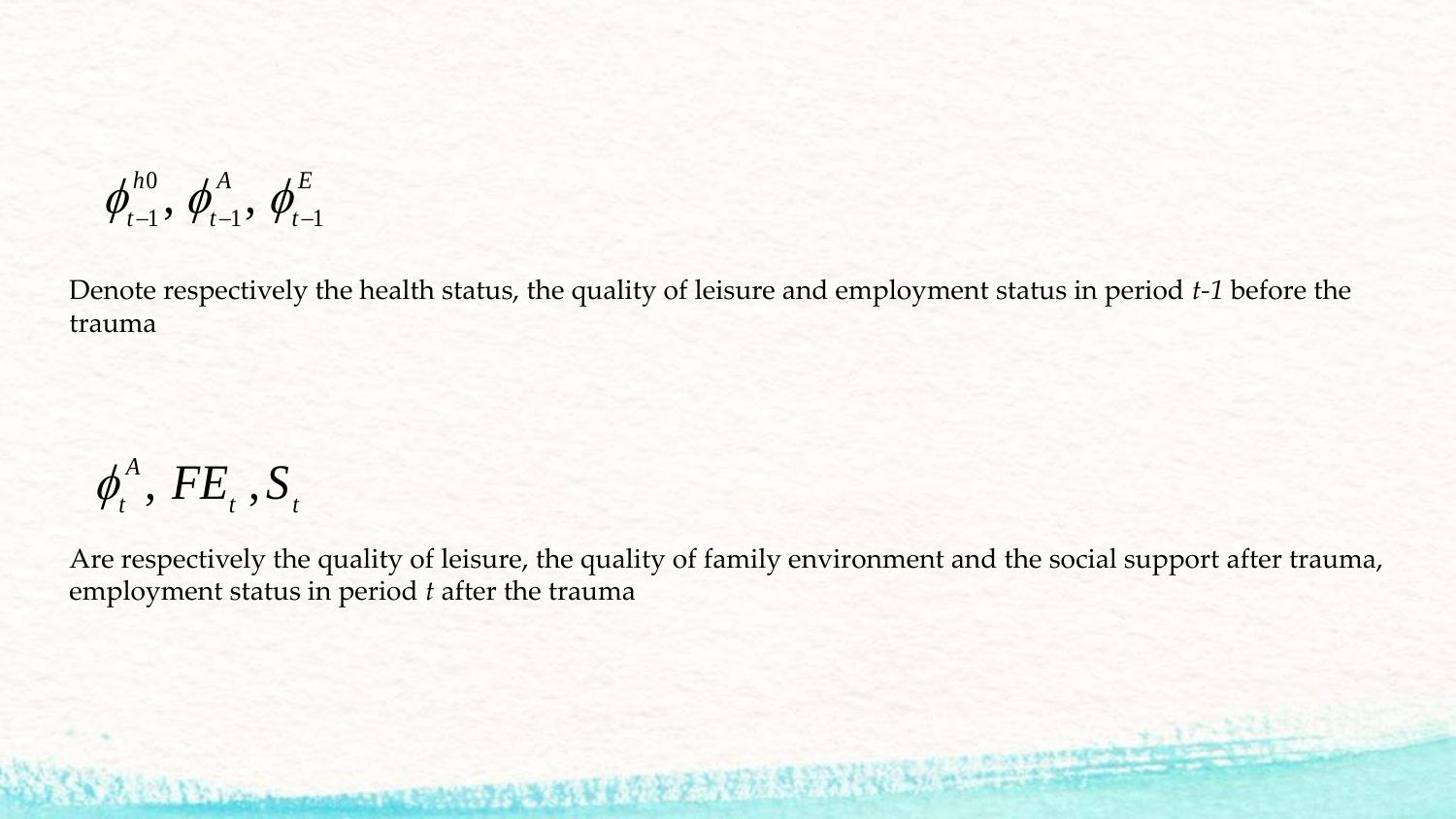|                                       | <b>OLS Estimates</b>                          |                                       |                                      |                                  |
|---------------------------------------|-----------------------------------------------|---------------------------------------|--------------------------------------|----------------------------------|
|                                       | <b>VARIABLES</b>                              | (1)<br>$EQ-5D$                        | (2)<br>EQ-VAS                        | (3)<br><b>Health Recovery</b>    |
|                                       | Health Before Trauma (Good)                   | $0.00254**$                           | $0.106*$                             | $0.0544*$                        |
| Health recovery                       | Quality of Leisure Before Trauma (High)       | (0.00107)<br>$0.00947**$              | (0.057)<br>$0.482**$                 | (0.0274)<br>0.168                |
| is the transition<br>of health states | Quality of Leisure After Trauma (High)        | (0.00418)<br>$0.0249***$<br>(0.00322) | $(0.202)$<br>1.028***<br>(0.166)     | (0.265)<br>$0.708***$<br>(0.196) |
| (EQ-VAS after                         | Employment (Employed)<br>Employment (Retired) | $-0.1248**$                           | $-2.973$                             | $-4.956*$                        |
| the trauma and                        |                                               | (0.0572)                              | (1.786)                              | (2.527)                          |
| EQ-VAS at the                         | Employment (Student)                          | 0.0718<br>(0.0617)                    | $7.8061*$<br>(4.218)                 | 7.220<br>(6.212)                 |
| time of<br>interview                  | Employment (Housewife)                        | $-0.0423$<br>(0.1334)                 | 6.4173<br>(10.901)                   | 4.185<br>(15.730)                |
|                                       | Log of Equivalent Household Income            | $-0.0403$                             | 2.627                                | 0.520                            |
|                                       | Gender(Male)                                  | (0.0382)<br>0.0682                    | (1.853)<br>1.584                     | (2.516)<br>$-0.326$              |
|                                       | Age                                           | (0.0453)<br>$-0.00279*$               | (2.276)<br>$-0.0789$                 | (3.115)<br>0.0392                |
|                                       | Education (High)                              | (0.00146)<br>0.0388                   | (0.0797)<br>4.057                    | (0.103)<br>$9.253*$              |
|                                       | Quality of Family Environment (High)          | (0.0613)<br>$0.0325*$                 | $(3.662)$<br>3.792***                | $(4.858)$<br>3.074**             |
|                                       | Aid from parents                              | (0.0185)<br>0.0772                    | (1.031)<br>$11.29**$                 | (1.315)<br>$7.679*$              |
|                                       | Aid from Spouse                               | (0.0715)<br>0.0820                    | (4.442)<br>$6.591*$                  | (3.959)<br>$7.115*$              |
|                                       | Aid from Siblings-Children                    | (0.0686)<br>0.0264                    | (3.907)<br>5.783                     | (3.570)<br>$-3.439$              |
|                                       | Paid Aid                                      | (0.0748)<br>$-0.1766***$              | $\left( 4.086\right)$<br>$-9.456***$ | (5.294)<br>$-6.554*$             |
|                                       | Aid from Social Service                       | (0.0526)<br>$-0.0553$                 | (2.566)<br>$5.7886*$                 | (3.362)<br>1.5429                |
|                                       | Area (Florence)                               | (0.0747)<br>$0.181***$                | $(3.470)$<br>9.253***                | (4.765)<br>$-11.48***$           |
|                                       | R-squared                                     | (0.0517)<br>0.271                     | (2.608)<br>0.242                     | (3.554)<br>0.141                 |

Robust standard errors in parentheses<br>\*\*\*  $p<0.01$ , \*\*  $p<0.05$ , \*  $p<0.1$ 

**Real Printing Avenue Com**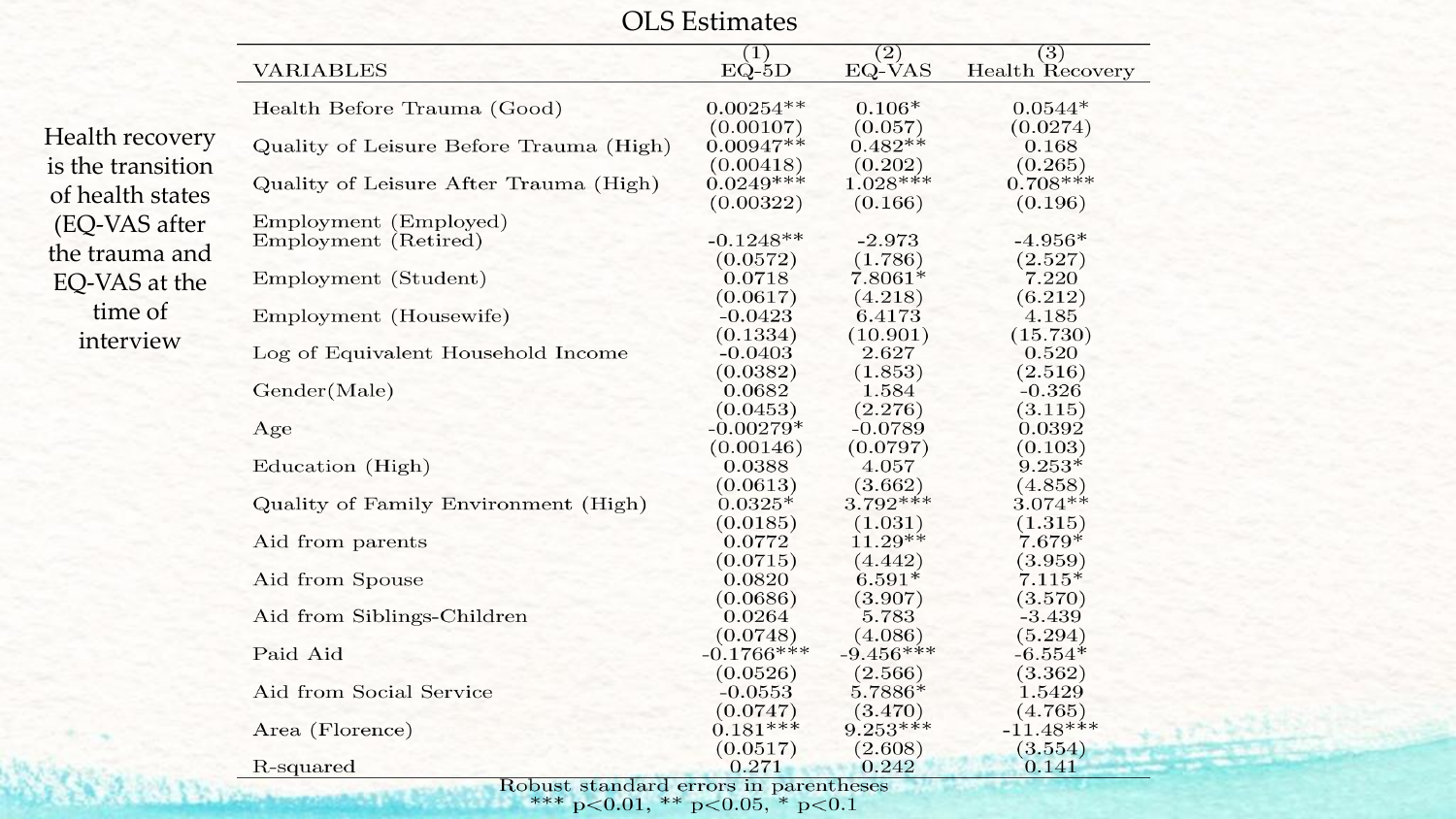#### DAG for EQ-5D



的复数分光之光光 **Close American Avenue Second Card**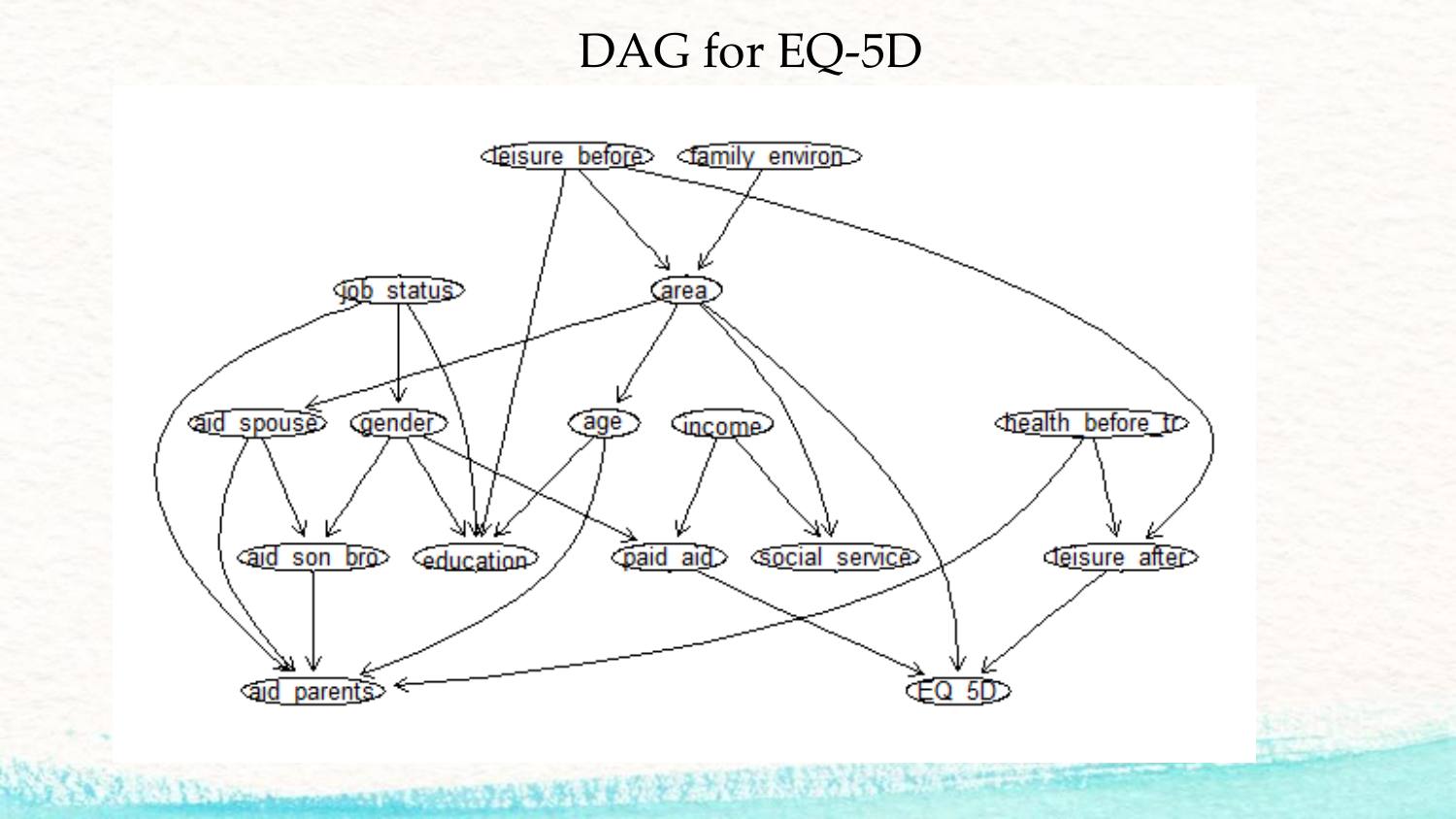#### DAG for EQ-VAS

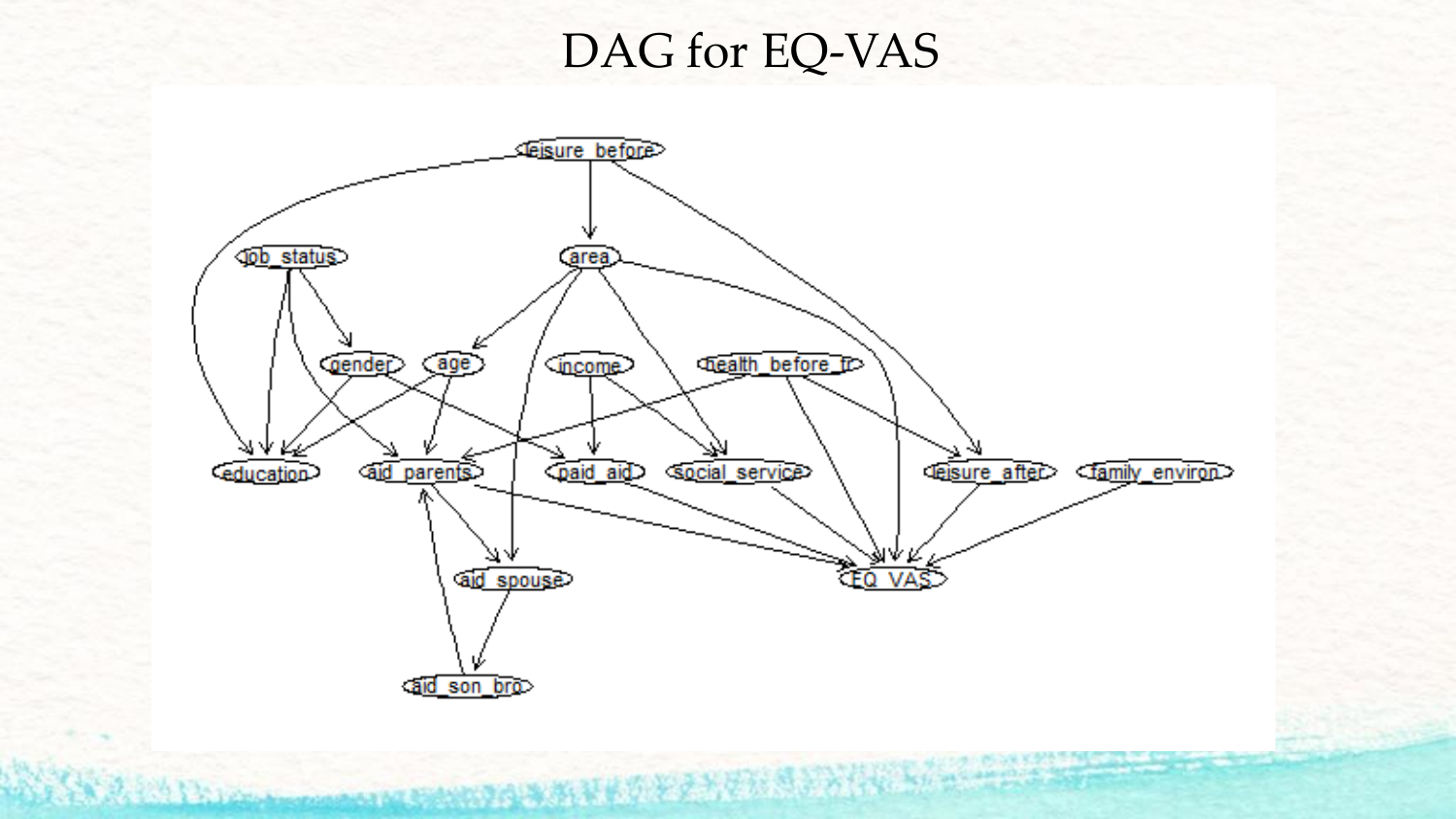#### DAG for Health Recovery